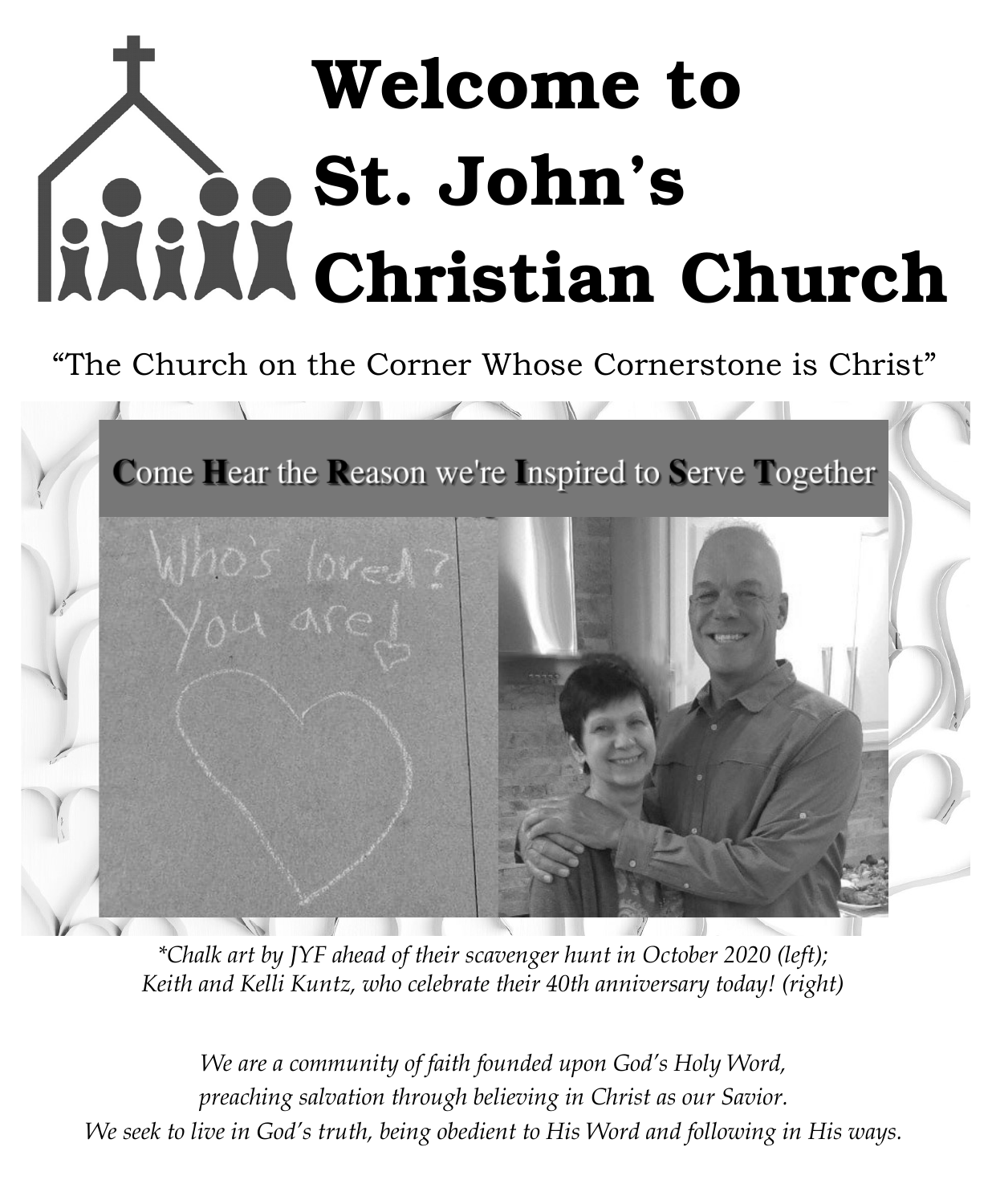February 14, 2021 8:00AM & 10:30AM

#### **Welcome to our Worship of God! Transfiguration Sunday**

Ringing of the Tower Bells

Welcome and Announcements

Prelude "Christ, Whose Glory Fills the Skies"

Scripture and Prayer of Invocation **Psalm 50:1-6** 

†Call to Worship

L: As God called to Moses from the mountain,

**P: we are called to be God's people.**

L: As Jesus called the disciples to climb with him to the peak of another mountain,

**P: we are called to follow where he leads.**

L: As the disciples stood in awe at the sound of God's voice,

**P: we are called to worship in wonder and praise.** 

†Hymn #25, "Immortal, Invisible"

†Unison Prayer: **Transforming God, you have given us a vision of your glory in the life, death and resurrection of Jesus Christ. We bring to you our own lives to be transformed by you through your redeeming presence in the midst of this community of faith. Lead us, Lord, in your righteousness; make your way plain before our faces; for it is you, alone, O God, who make us to dwell in safety. We offer these and all our prayers in Christ's name. Amen.**

†The Gloria Patri

Children's Message

Pastoral Prayer and The Lord's Prayer (debts/debtors)

| <b>Special Music</b> | Adam Swisher and Jocelyn Walker            | "The Blessing"                  |
|----------------------|--------------------------------------------|---------------------------------|
| Scripture Reading    |                                            | Mark 9:2-9, 2 Corinthians 4:3-6 |
| Sermon               |                                            | "Listening, Attentively"        |
| †Hymn                |                                            | "Shine, Jesus Shine"            |
| †Spoken Benediction  |                                            |                                 |
| †Benediction in Song | #601, "Lord, Dismiss Us with Thy Blessing" |                                 |
| †Postlude            |                                            |                                 |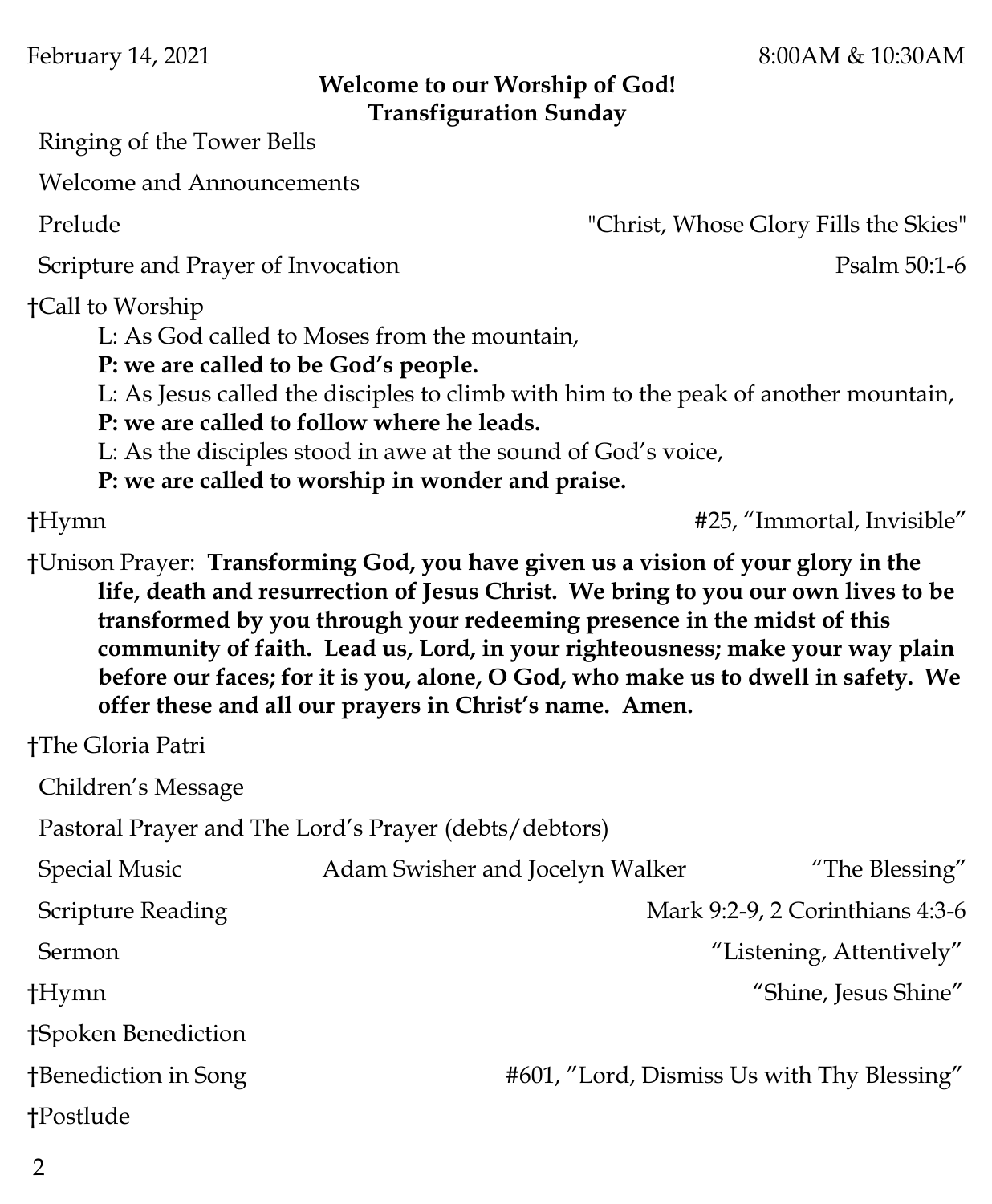# **Scripture Readings**

#### **Psalm 50:1-6**

The Mighty One, God, the Lord, speaks and summons the earth from the rising of the sun to the place where it sets. <sup>2</sup> From Zion, perfect in beauty, God shines forth. <sup>3</sup> Our God comes and will not be silent; a fire devours before him, and around him a tempest rages. <sup>4</sup> He summons the heavens above, and the earth, that he may judge his people: <sup>5</sup> "Gather to me my consecrated ones, who made a covenant with me by sacrifice." <sup>6</sup> And the heavens proclaim his righteousness, for God himself is judge.

#### **Mark 9:2-9**

After six days Jesus took Peter, James and John with him and led them up a high mountain, where they were all alone. There he was transfigured before them. <sup>3</sup> His clothes became dazzling white, whiter than anyone in the world could bleach them. <sup>4</sup> And there appeared before them Elijah and Moses, who were talking with Jesus. <sup>5</sup> Peter said to Jesus, "Rabbi, it is good for us to be here. Let us put up three shelters-- one for you, one for Moses and one for Elijah." <sup>6</sup> (He did not know what to say, they were so frightened). <sup>7</sup> Then a cloud appeared and enveloped them, and a voice came from the cloud: "This is my Son, whom I love. Listen to him!" <sup>8</sup> Suddenly, when they looked around, they no longer saw anyone with them except Jesus. <sup>9</sup> As they were coming down the mountain, Jesus gave them orders not to tell anyone what they had seen until the Son of Man had risen from the dead.

#### **2 Corinthians 4:3-6**

And even if our gospel is veiled, it is veiled to those who are perishing. <sup>4</sup> The god of this age has blinded the minds of unbelievers, so that they cannot see the light of the gospel of the glory of Christ, who is the image of God. <sup>5</sup> For we do not preach ourselves, but Jesus Christ as Lord, and ourselves as your servants for Jesus' sake. <sup>6</sup> For God, who said, "Let light shine out of darkness," made his light shine in our hearts to give us the light of the knowledge of the glory of God in the face of Christ.

# **Next Sunday, February 21, 2021**

First Sunday of Lent Scriptures – Psalm 25:1-10, Mark 1:9-15; 1 Peter 3:18-22 Sermon – "Standing Against Temptation"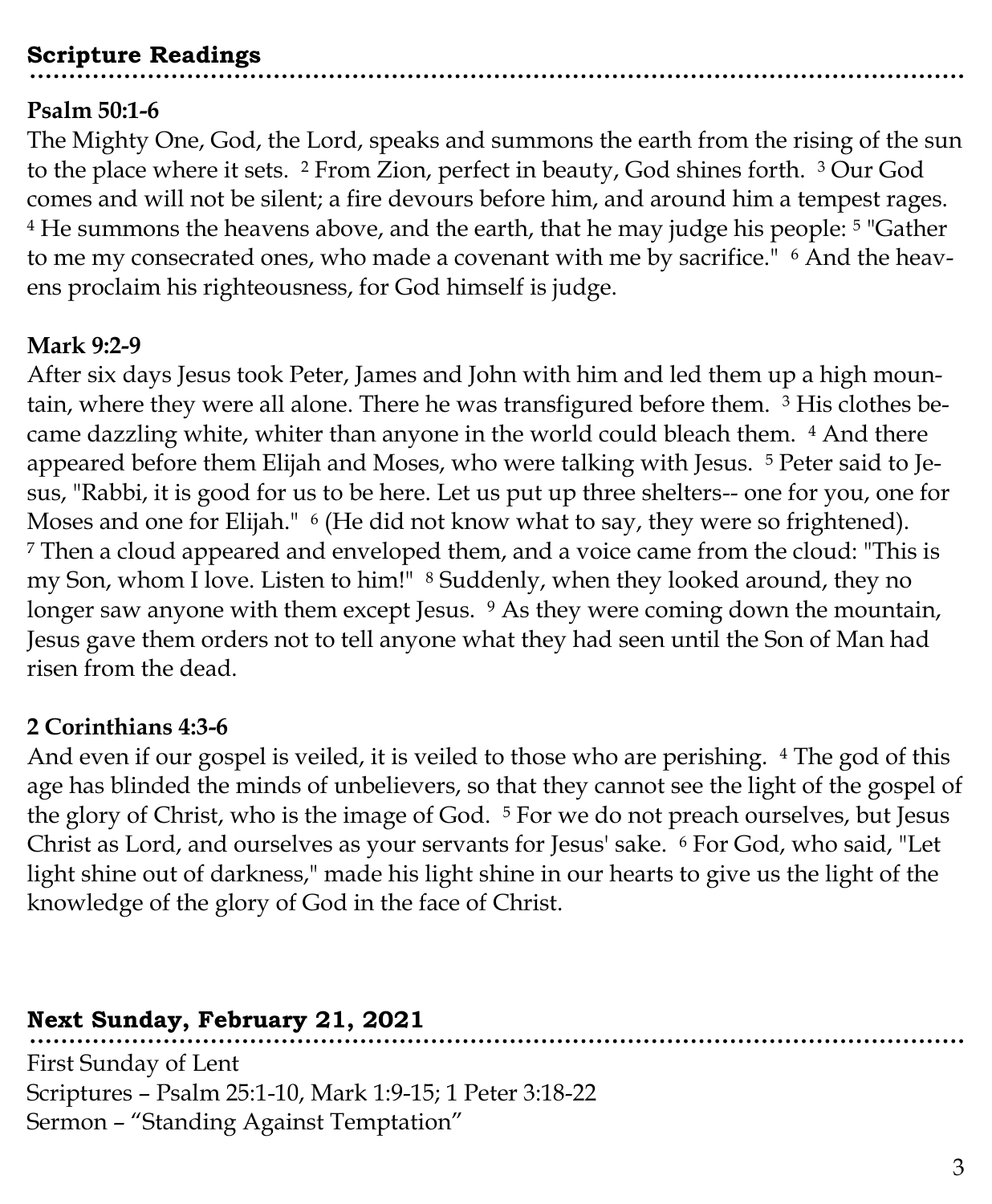# **Sermon Notes** Sermon "Listening, Attentively" Scripture Mark 9:2-9; 2 Corinthians 4:3-6 (Revised Common Lectionary Reading)

Love – How do we know what love is?

"This is how we know what love is: Jesus Christ laid down his life for us. And we ought to lay down our lives for our brothers." 1 John 3:16

#### Mark 4 – The Transfiguration

- A. After six days
- B. Jesus, Peter, James and John
- C. Led them up a high mountain
- D. Transfigured clothes became dazzling white
- E. Elijah and Moses
- F. Peter "Let us put up three shelters" (…they were so frightened.")
- G. "This is my Son, whom I love. Listen to him."
- H. Coming down the mountain
- I. "…not to tell anyone what they had seen until…"

# 2 Corinthians 4 – Jesus Christ as Lord

- A. "…even if our gospel is veiled…"
- B. "The god of this age has blinded the minds of unbelievers…"
- C. "…cannot see the light of the gospel of the glory of Jesus Christ, who is the image of God."
- D. "…light shine in our hearts to give us the light of the knowledge of the glory of God in the face of Christ."

Teaching Points:

- A. Transfiguration Sunday in preparation for the lengthy season of Lent
- B. God is with us, and we are to proclaim this good news
- C. Action required moving beyond the mountain top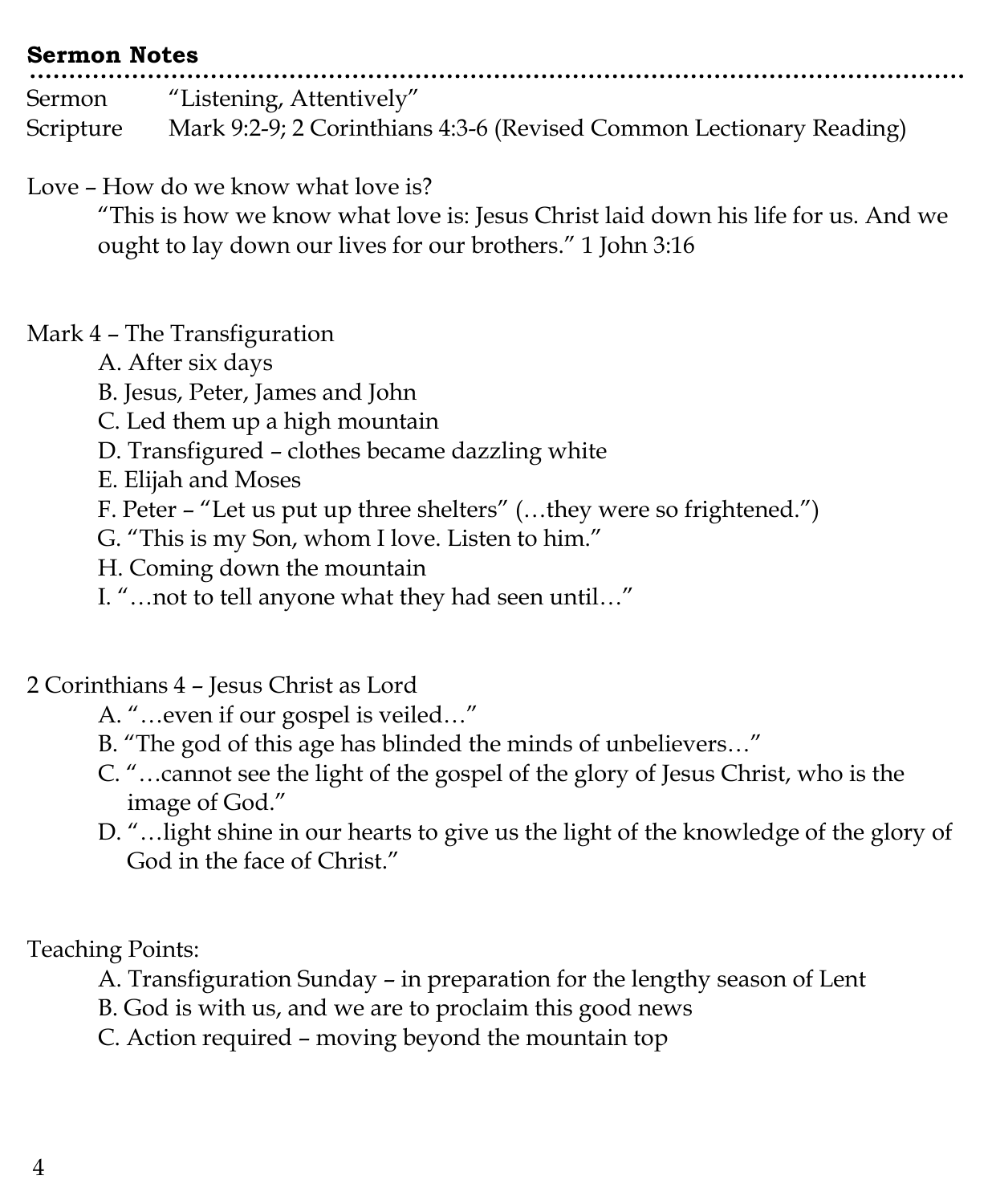# **February Mission-A-Month: Archbold FISH Food Pantry**

St. John's will collect food and personal care items as well as monetary donations in support of the Archbold FISH Food pantry throughout the month of February. Items currently in greater need at the pantry include mandarin oranges, canola oil, sugar, multi-purpose cleaner, dish soap, 2-in-1 shampoo, and deodorant.



Food and personal care items can be dropped off to the large white box outside of the Chapel and monetary donations can be made using your weekly offering envelopes or by going to stjohnschristianchurch.breezechms.com/give/online.

#### **Announcements:**

- **Wednesday Evening Lenten Worship Services – 7:00pm:** On Wednesday evenings from February 24th through March 24th, while Logos, JYF, SYF, Life Planning and Men's Ministry are being held, Lenten worship services will take place in the Sanctuary and on YouTube Live. These services will consist of prayer, singing and an interactive teaching lesson. We'll be considering the biblical characters of Pilate, Simon Peter, Caiaphas, Simon of Cyrene and the Penitent Thief of the Cross.
- Easter Flower orders can be placed until Sunday, March 7th. Selections include the usual variety of lilies, tulips, hyacinths, daffodils, and mums at \$10 each (\$10.50 if paying online through Breeze). A hard copy order form is located on the bulletin board outside of the church office and an online order form can be found by going to www.stjohnsarchbold.org/congregation.

# **Discovery Daily Devotional Guides**

Discover Daily Devotional Guides are available in the hallway literature rack in the narthex (suggested donation \$6 each). You can also access the guide online at https:// scriptureunion.org/discovery/. Below is the list of daily readings for this week: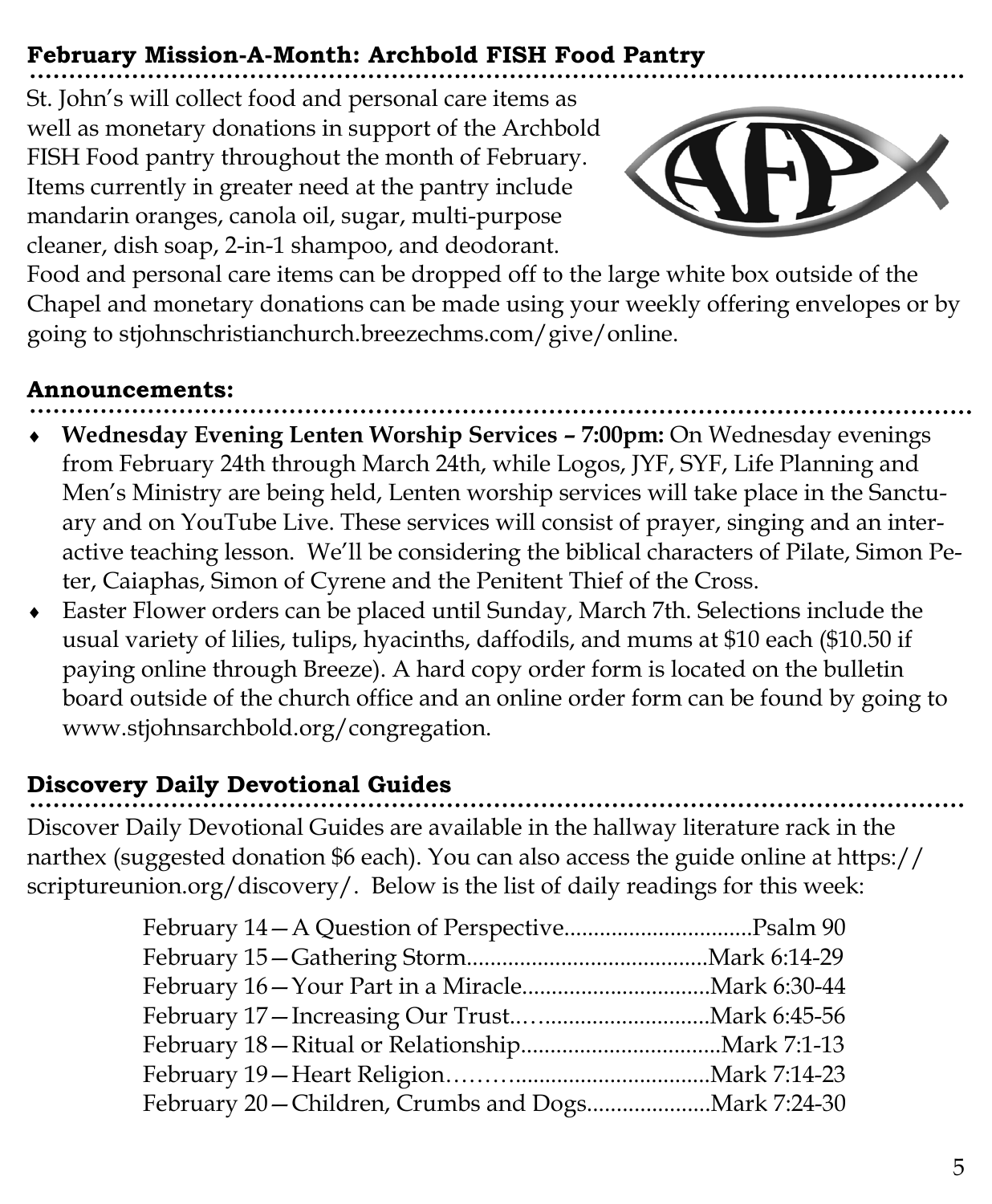#### **Welcome!**

#### **Guests and Visitors**

Welcome to SJCC! We are so glad you have chosen to join us as we worship the Lord together. We hope you feel God's love in a new, refreshing way. You can learn more about our church by visiting the "New to SJCC" page on our website at www.stjohnsarchbold.org/newtosjcc or by picking up a copy of "Getting to Know St. John's Christian Church: Visitor Brochure" at the literature rack near the office.

#### **Mother's Room/Diaper Changing Station/Nursery Care**

We have a Mother's Room located near our sanctuary, currently limited to one family at a time. Nursery care for infants and pre-kindergarten children is currently suspended. A diaper changing station is located in the Mother's Room. We kindly ask you to sanitize items after use (i.e. changing pad, toys, etc.) using the wipes provided as a respectful gesture to other families with small children in need of the room.

**Large Print Bulletins** are available on a table in the sanctuary narthex.

**Hearing Assistance** is provided by our system for hearing aids with a "loop system" switch position.

| Sun | 8:00AM  | Worship (Sanctuary)                                |
|-----|---------|----------------------------------------------------|
|     | 8:30AM  | Pause for Praise (96.1 WMTR)                       |
|     | 9:15AM  | B.A.S.I.C./Forerunners, Women's Class              |
|     | 10:30AM | Worship (Sanctuary and YouTube Live)               |
|     | 6:00PM  | Seekers (Fireside Room)                            |
| Mon | 11:00AM | <b>Staff Meeting (Office Closed)</b>               |
|     | 6:15PM  | Spiritual Council (Gym)                            |
|     | 7:30PM  | Consistory (Gym)                                   |
| Tue | 9:15AM  | <b>Bible Study (Fireside Room)</b>                 |
| Wed | 8:30AM  | Moms in Prayer (Fireside Room)                     |
|     | 7:00PM  | Ash Wednesday Service (Sanctuary and YouTube Live) |
| Sun | 8:00AM  | Worship (Sanctuary)                                |
|     | 8:30AM  | Pause for Praise (96.1 WMTR)                       |
|     | 9:15AM  | B.A.S.I.C./Forerunners, Women's Class              |
|     | 10:30AM | Worship (Sanctuary and YouTube Live)               |
|     |         |                                                    |

#### **Week of February 14 at St. John's Christian Church**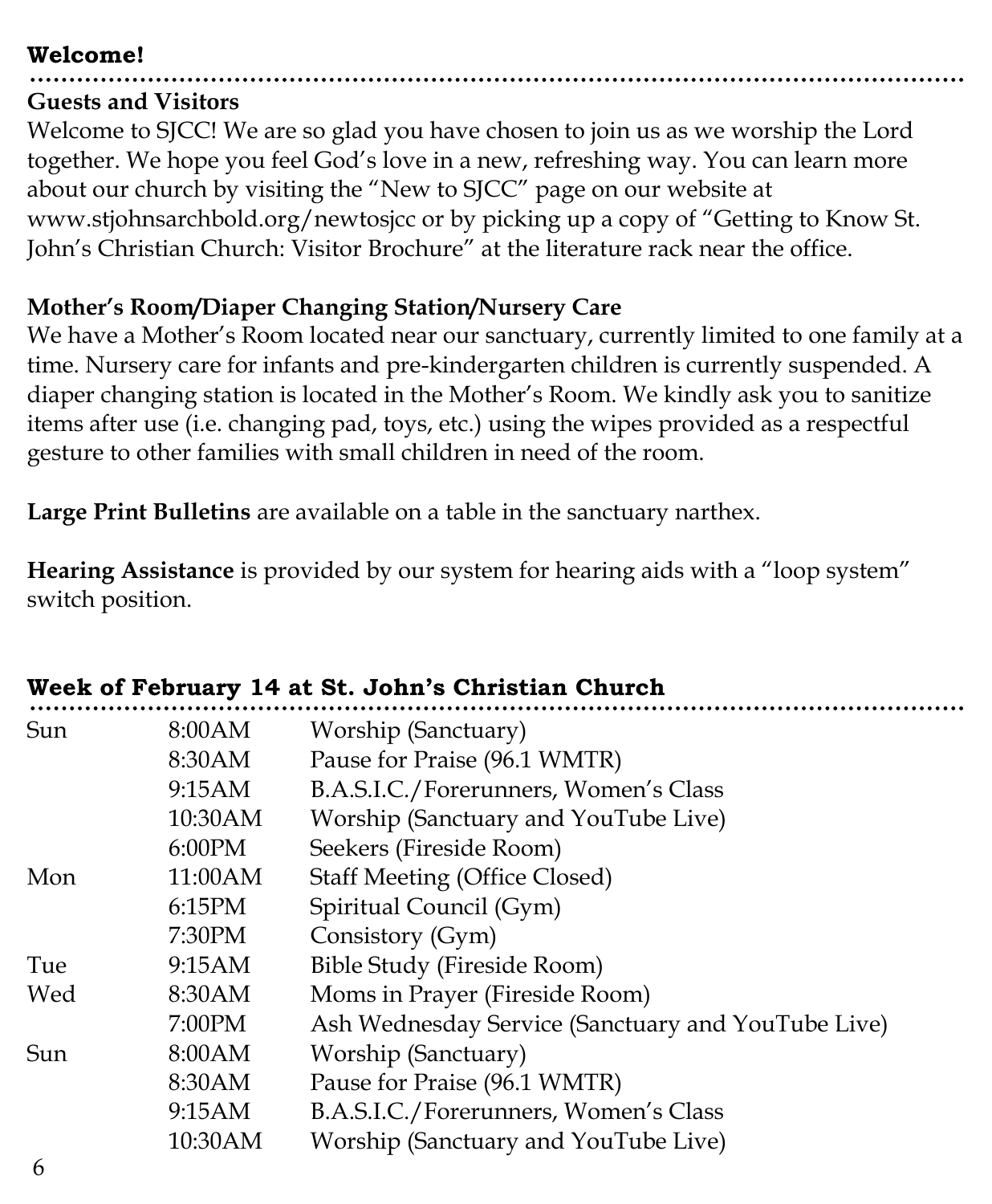#### **Congregational Prayer**

Thank you, God, for shining your light in our hearts through Jesus Christ. Lord, you certainly know that we live in a time of unsatisfied hunger, as people hunger for relief, for answers, for connection and for fellowship. Regrettably, such unmet hunger has led to anger and hostility. Thank you, Father, for lifting the veil so that we can know Jesus, for he offers healing, mercy, forgiveness, compassion, hope and peace. Continue to prepare us and strengthen us for the ministry of the gospel, for these blessings are not just for us. May your strength and hope abide in us as we love and serve you. Amen.

#### **Today's Worship Servants**

| Accompanist      | (Both) Lynne Christman |                       |
|------------------|------------------------|-----------------------|
| Song Leader      | (Both) Mike Meyer      |                       |
| Easy Worship     | (Both) Mark Nofziger   |                       |
| Sound Tech       | (8:00) Kelly Ducey     | $(10:30)$ James Grime |
| Live Stream Tech | (10:30) Ryan Christman |                       |
| 8:00AM Usher     | Linda Heer             |                       |
| Head Usher       | Dave Walker            |                       |
|                  |                        |                       |

#### **Consistory Contact Information**

| President | Gary Frazier (Ph. 419-654-3133)                                                                                                                                                                                                                                                                                                                                                                                                                                                                         |
|-----------|---------------------------------------------------------------------------------------------------------------------------------------------------------------------------------------------------------------------------------------------------------------------------------------------------------------------------------------------------------------------------------------------------------------------------------------------------------------------------------------------------------|
| Elders    | Ryan Christman (rchristman56@gmail.com; Ph. 419-551-2124)<br>Jon Lindsay (jlind@rtecexpress.net; Ph. 419-445-4504)<br>Todd Nafziger (tnafziger@sauder.com; Ph. 419-906-7343)<br>Betsy Redd (jbredd104@gmail.com; Ph. 419-551-1843)<br>Brad Roth (broth@saudermfg.com; Ph. 419-906-0408)                                                                                                                                                                                                                 |
| Deacons/  | Tim Beck (oakley4@bright.net; Ph. 419-267-5634)<br>Deaconesses Jim Grieser (jimmy2353@yahoo.com; Ph. 567-239-5876)<br>Mindy Gruenhagen (mindygruenhagen@gmail.com)<br>Keith Kern (keithkern2318@gmail.com; Ph. 419-572-1984)<br>Jan Lindsay (jlind@rtecexpress.net; Ph. 419-445-4504)<br>Crissi Stuckey (Ph. 419-551-1146)<br>Karen Walker (karenwalker2963@gmail.com; Ph. 419-572-0834)<br>Missy Warncke (mawarncke@gmail.com; Ph. 419-551-4676)<br>Bruce Wooley (wool5bw@gmail.com; Ph. 419-572-6678) |